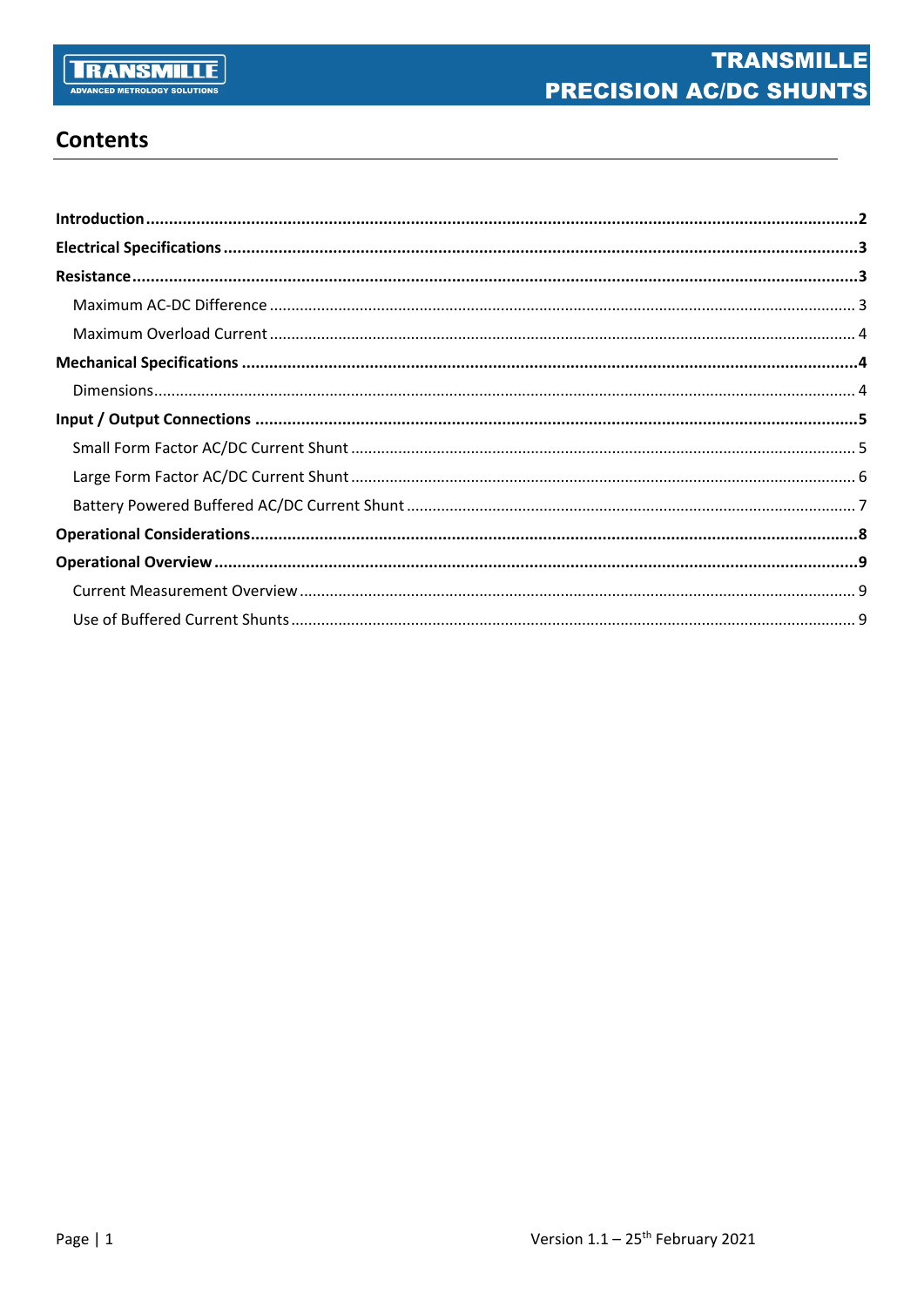# **Introduction**

Transmille precision coaxial AC/DC current shunts enable measurement of current from 1mA through to 100A. Each shunt develops 0.7V at nominal full scale, enabling a wide range of multimeters to be used without loss of resolution due to changing range.





The AC/DC current shunts provide excellent DC value stability, but also a wide range in frequency allowing measurements from DC up to and beyond 30kHz. The coaxial design of these shunts reduce inductive and capacitive effects, while an open design improves heat dissipation to minimize power co-efficients.

The coaxial design offers superior accuracy and low electromagnet influences, ensuring a liner and predictable frequency response. Each shunt has a type N output connector to ensure low noise when measuring at high frequencies providing easy connections from the shunt to the measuring device.

The set of AC/DC current shunts has been designed to enable fast and efficient calibration of multiproduct calibrators and current sources under a laboratory environment. Using the AC/DC current shunts in conjunction with an 8000 series multimeter the 3000A, 4000 and 9000A multiproduct calibrators can be efficiently maintained internally, as well as supporting other manufacturers products.

- **AC/DC differences from 1PPM**
- **Superior accuracy compared to Wilkinson standard AC/DC resistors, minimising the use of correction factors for frequency response**
- **Shunt values for measurements between 1mA to 100A**
- **From DC to 30Khz & above**
- **Low inductance & capacitance flat frequency response**
- **Simplifies precision calibration of calibrators and current sources**
- **Can be used with a precision multimeter, or an AC measurementstandard**

Transmille offer a total of 14 high precision shunts each with an output value of 0.7V against nominal input. These shunts come in various input values between 1ma up to 100A.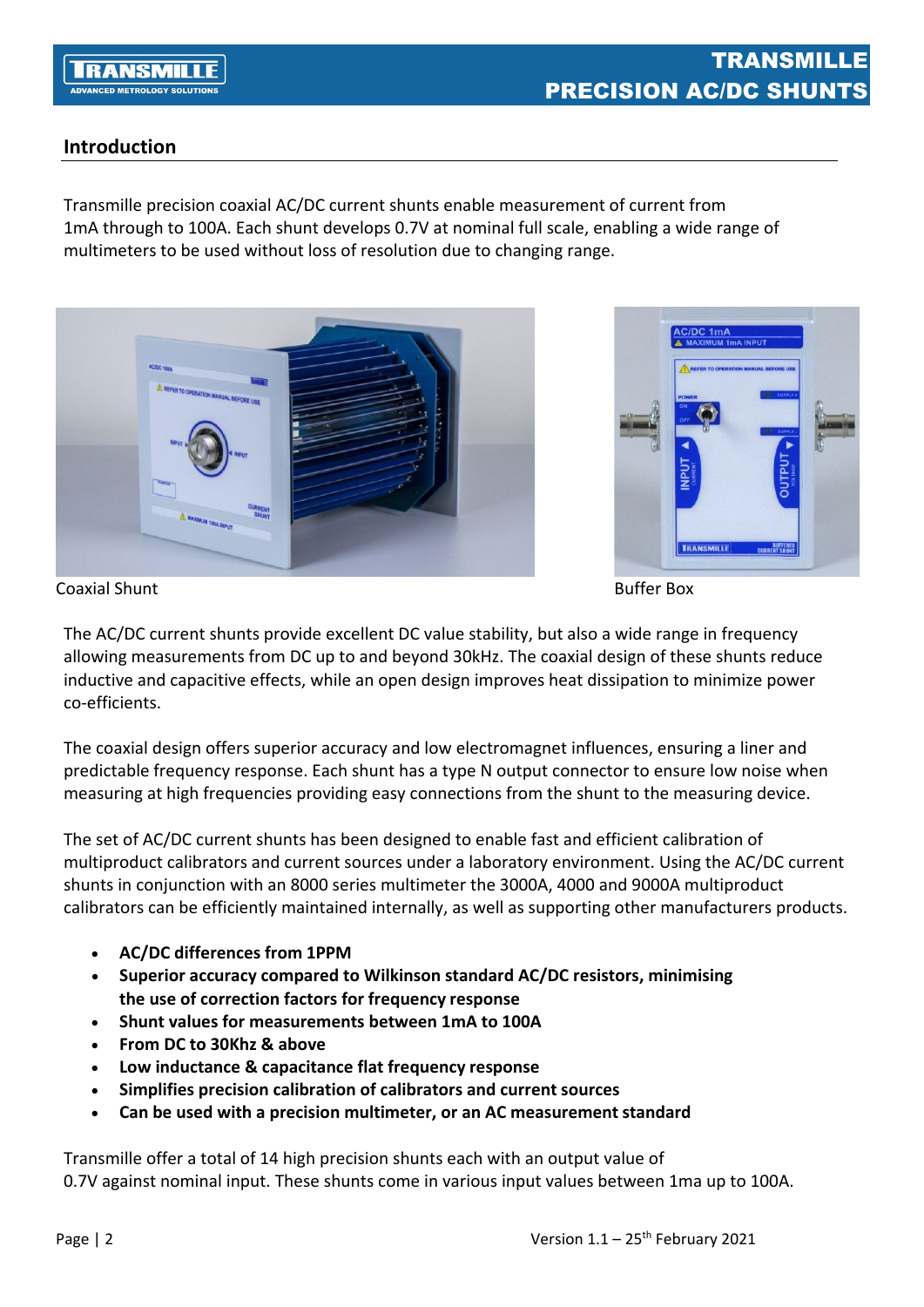

# **Electrical Specifications**

### **Resistance**

| Shunt   | Nominal    | Maximum                    | Maximum      | $12 -$    | Temperature               |
|---------|------------|----------------------------|--------------|-----------|---------------------------|
| Nominal | Resistance | deviation                  | deviation    | month     | Coefficent                |
| Current | (ohms)     | from nominal               | from nominal | stability | $(\pm$ ppm / $^{\circ}$ C |
|         |            | (± u $\Omega/\Omega$ ) [1] | %            | (± PPM)   |                           |
| 1 mA    | 714        | $0.714 \Omega$             | 0.1          | 20        | $\overline{2}$            |
| 10 mA   | 71.4       | $0.0714 \Omega$            | 0.1          | 20        | $\overline{2}$            |
| 20 mA   | 35         | $0.035 \Omega$             | 0.1          | 20        | $\overline{2}$            |
| 50 mA   | 14         | $0.014 \Omega$             | 0.1          | 20        | $\overline{2}$            |
| 100 mA  | 7.14       | $0.00714 \Omega$           | 0.1          | 20        | $\overline{2}$            |
| 200 mA  | 3.5        | $0.0035 \Omega$            | 0.1          | 20        | $\overline{2}$            |
| 500 mA  | 1.4        | $0.0014 \Omega$            | 0.1          | 20        | $\overline{2}$            |
| 1 A     | 0.714      | $714 u\Omega$              | 0.1          | 20        | $\overline{2}$            |
| 2 A     | 0.35       | $350 u\Omega$              | 0.1          | 20        | $\overline{2}$            |
| 5A      | 0.14       | $140 u\Omega$              | 0.1          | 20        | $\overline{2}$            |
| 10 A    | 0.0714     | $17.4 \text{ u}\Omega$     | 0.1          | 20        | $\overline{2}$            |
| 20 A    | 0.035      | 35 u <sub>2</sub>          | 0.1          | 20        | $\overline{\phantom{a}}$  |
| 50 A    | 0.014      | 70 u <sub>2</sub>          | 0.5          | 30        | 4                         |
| 100 A   | 0.0071     | 35 u <sub>Ω</sub>          | 0.5          | 30        | 4                         |

## **Maximum AC-DC Difference**

| Shunt              |       | Maximum AC-DC Difference (± ppm) [1] |       |        |        |                |
|--------------------|-------|--------------------------------------|-------|--------|--------|----------------|
| Nominal<br>Current | 23 Hz | 1KHz                                 | 5 KHz | 10 KHz | 30 KHz | <b>100 KHz</b> |
| 1 mA               | 80    | 55                                   | 70    | 75     | 550    |                |
| 10 mA              | 80    | 25                                   | 25    | 75     | 550    |                |
| 20 mA              | 80    | 25                                   | 25    | 75     | 550    |                |
| 50 mA              | 80    | 25                                   | 25    | 75     | 550    |                |
| 100 mA             | 25    | 20                                   | 20    | 20     | 20     | 30             |
| 200 mA             | 25    | 20                                   | 20    | 20     | 25     | 25             |
| 500 mA             | 20    | 20                                   | 20    | 20     | 20     | 20             |
| 1 A                | 20    | 20                                   | 20    | 20     | 25     | 25             |
| 2A                 | 30    | 20                                   | 25    | 25     | 25     | 45             |
| 5 A                | 30    | 25                                   | 25    | 25     | 40     | 70             |
| 10 A               | 30    | 25                                   | 25    | 30     | 60     | 100            |
| 20 A               | 45    | 40                                   | 55    | 60     | 85     | 160            |
| 50 A               | 60    | 50                                   | 65    | 80     | 90     | 180            |
| 100 A              | 70    | 65                                   | 75    | 95     | 130    | 290            |

[1] Performance by design. There are no adjustments possible and physical damage will affect the AC-DC Difference permanently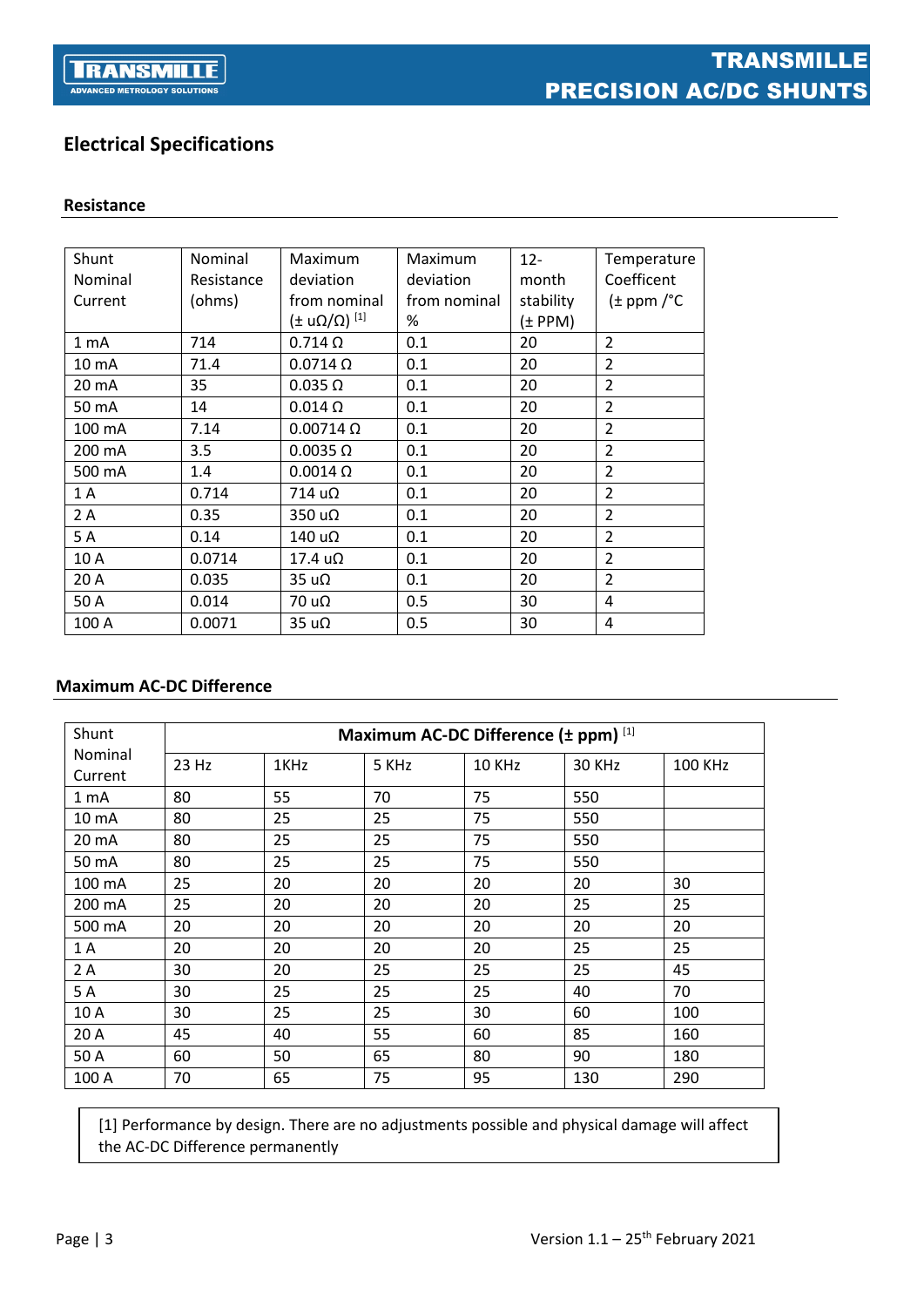## **Maximum Overload Current**

| <b>Shunt Nominal Current</b> | Maximum current [1] [2] | Maximum sustained current |
|------------------------------|-------------------------|---------------------------|
| 1 <sub>mA</sub>              | 3 <sub>m</sub> A        | 2 <sub>m</sub> A          |
| 10 mA                        | 13 mA                   | 11 mA                     |
| 20 mA                        | 36 mA                   | 22 mA                     |
| 50 mA                        | 65 mA                   | 55 mA                     |
| 100 mA                       | 130 mA                  | 110 mA                    |
| 200 mA                       | 360 mA                  | 220 mA                    |
| 500 mA                       | 650 mA                  | 550 mA                    |
| 1A                           | 1.3A                    | 1.1A                      |
| 2A                           | 3.6A                    | 2.2A                      |
| 5A                           | 6.5A                    | 5.5A                      |
| 10 A                         | 13 A                    | 11 A                      |
| 20 A                         | 36 A                    | 22A                       |
| 50 A                         | 65 A                    | 65 A                      |
| 100 A                        | 130 A                   | 110A                      |

[1] Longer than 7 seconds can cause permanent damage to the shunt. The output voltage during high levels of input of can significantly cause higher outputs.

[2] Exceeding the maximum sustained current may cause resistance value changes

# **Mechanical Specifications**

#### **Dimensions**

| <b>Shunt Value</b>             | Height mm | Width mm | Length mm | Weight   |
|--------------------------------|-----------|----------|-----------|----------|
| $1 \text{ mA} - 50 \text{ mA}$ | 65        | 65       | 110       | $0.2$ Kg |
| 100mA -2A                      | 115       | 110      | 158       | $0.4$ Kg |
| $5A - 100A$                    | 224       | 222      | 320       | 2.7 Kg   |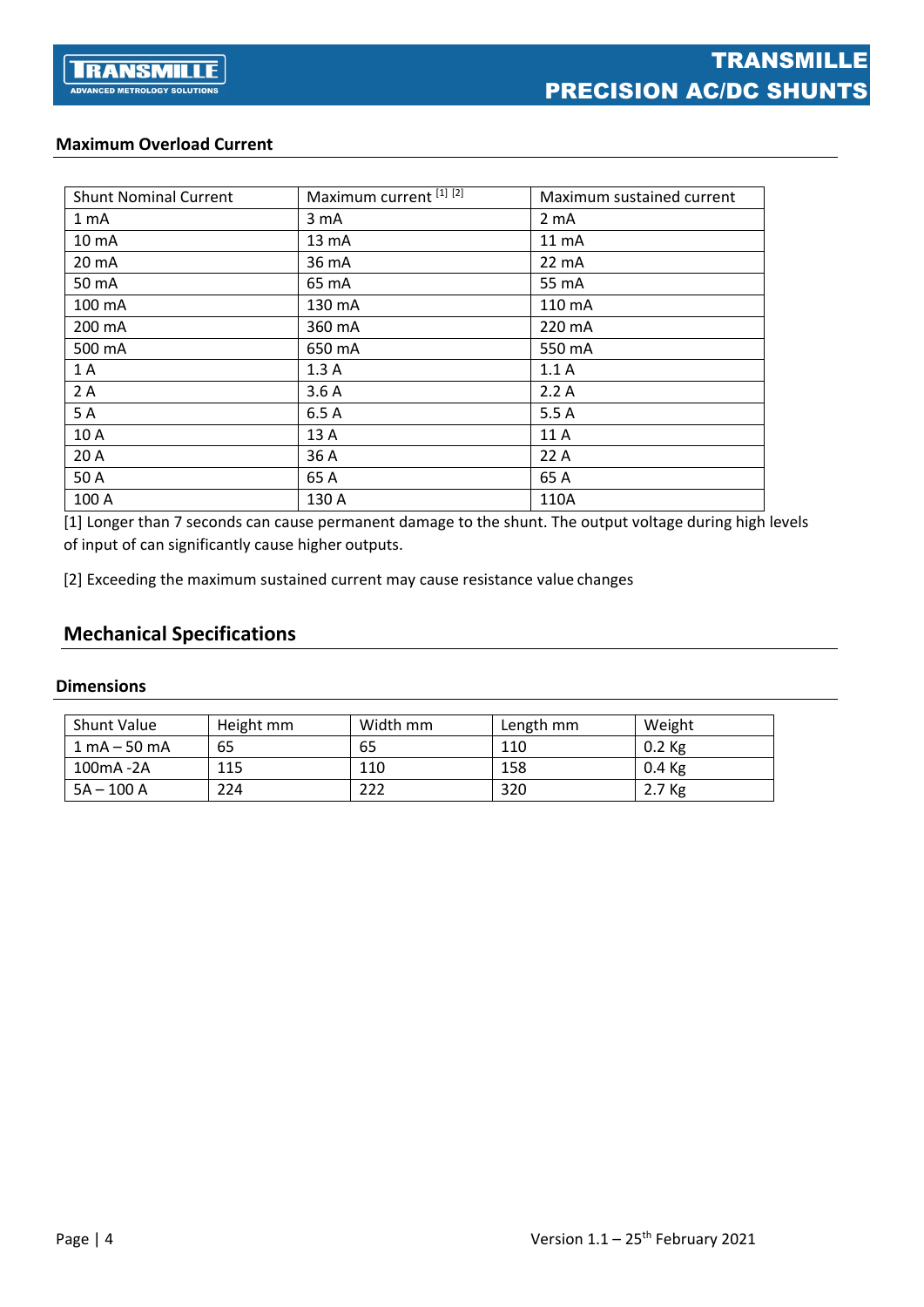

# **Input / Output Connections**

## **Small Form Factor AC/DC Current Shunt**

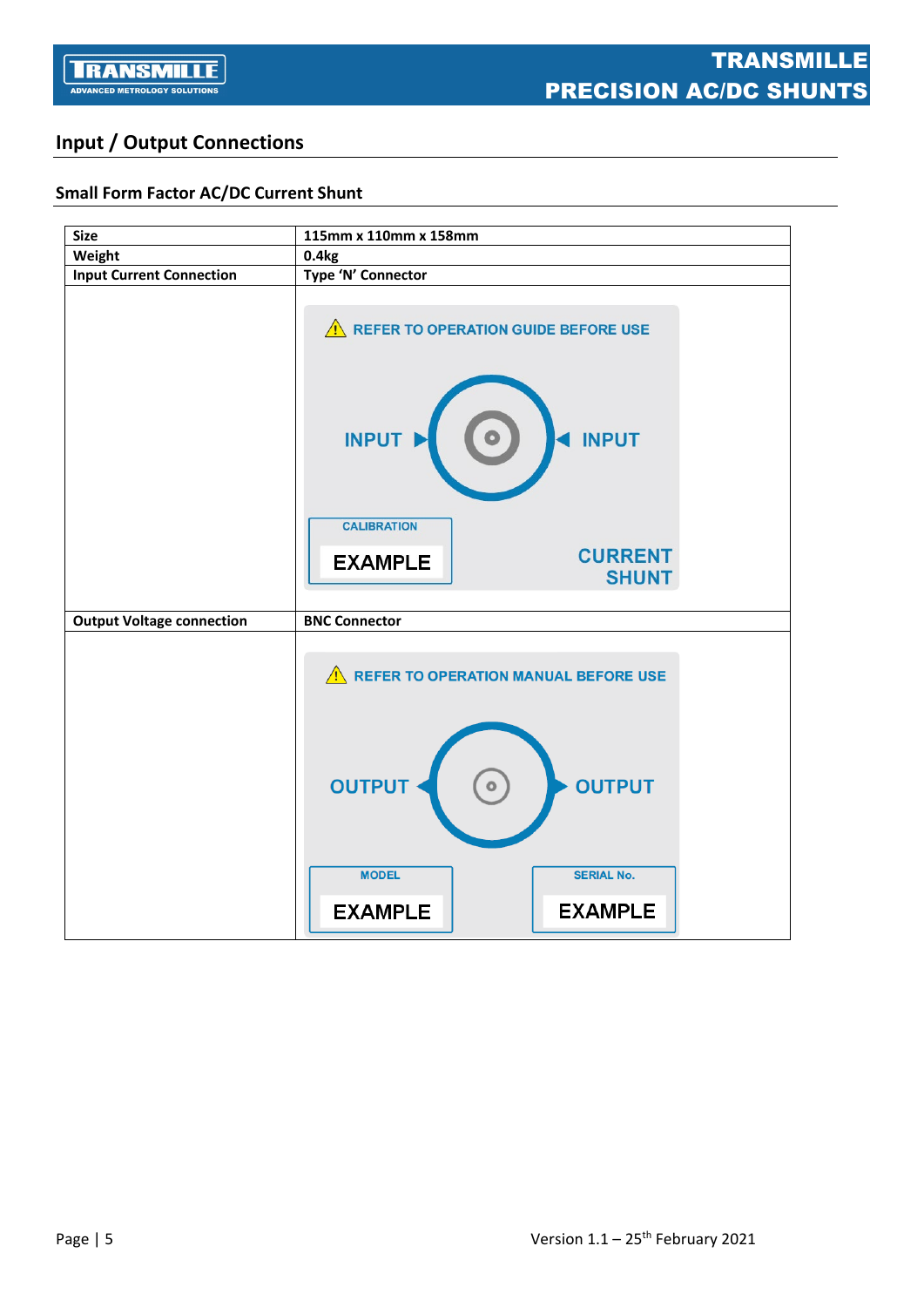

## **Large Form Factor AC/DC Current Shunt**

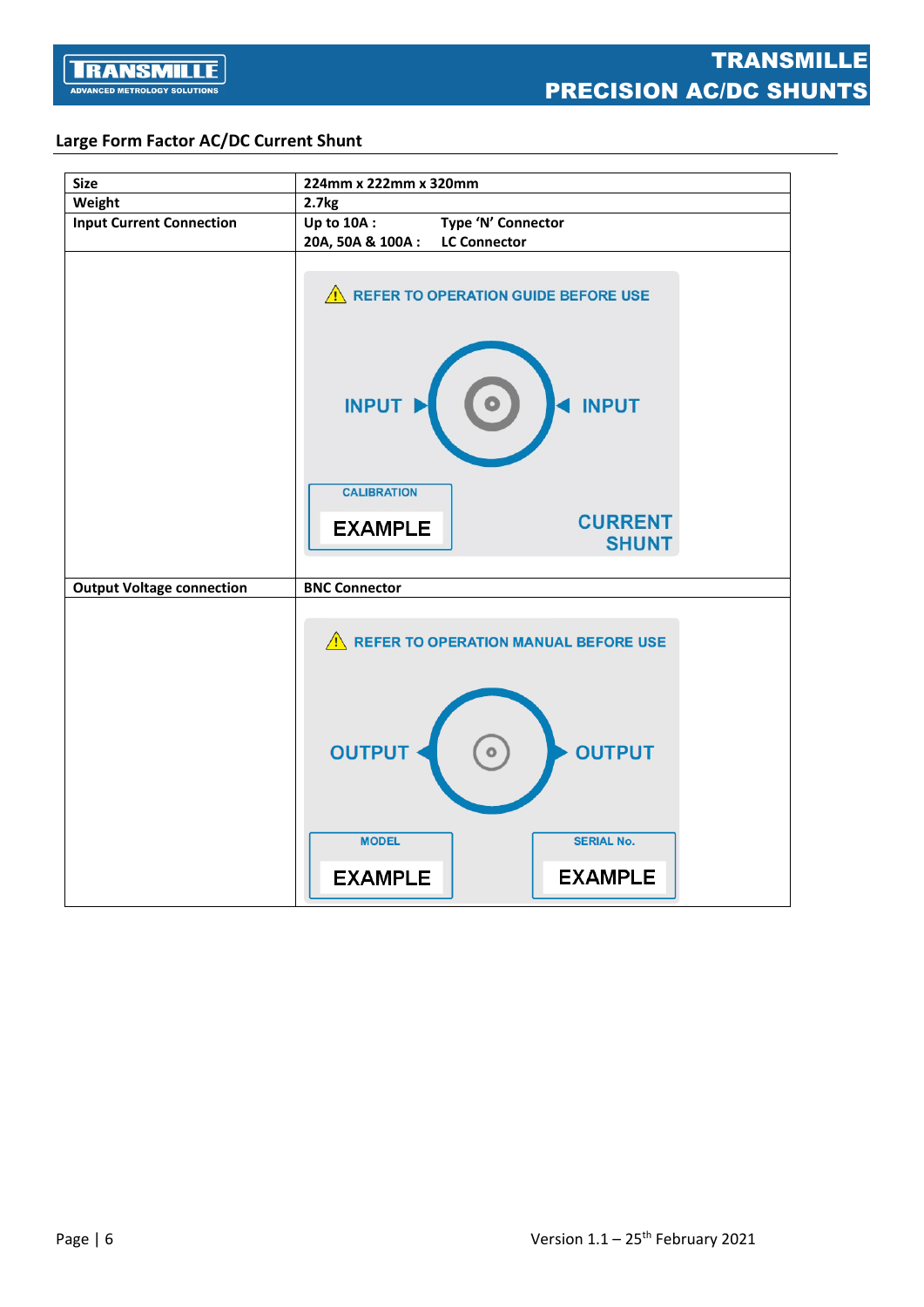# **Battery Powered Buffered AC/DC Current Shunt**

| <b>Size</b>                      | 65mm x 65mm x 110mm                                                                                                                                                                                                                                                 |  |  |  |
|----------------------------------|---------------------------------------------------------------------------------------------------------------------------------------------------------------------------------------------------------------------------------------------------------------------|--|--|--|
| Weight                           | 0.2kg                                                                                                                                                                                                                                                               |  |  |  |
| <b>Controls</b>                  | On / Off Switch                                                                                                                                                                                                                                                     |  |  |  |
| <b>Indicators</b>                | Supply + : Supply - LED Indicators                                                                                                                                                                                                                                  |  |  |  |
| <b>Internal Power</b>            | 2x 9V replaceable / non rechargeable PP3 Type                                                                                                                                                                                                                       |  |  |  |
| <b>Input Current Connection</b>  | <b>BNC Connector</b>                                                                                                                                                                                                                                                |  |  |  |
| <b>Output Voltage connection</b> | <b>BNC Connector</b>                                                                                                                                                                                                                                                |  |  |  |
|                                  | <b>AC/DC 10mA</b><br><b>MAXIMUM 10mA INPUT</b><br><b>REFER TO OPERATION GUIDE BEFORE USE</b><br>SUPPLY +<br><b>POWER</b><br>ON<br>$\boldsymbol{\odot}$<br>OFF<br>SUPPLY -<br><b>DUTPUT</b><br><b>INPUT</b><br><b>BUFFERED</b><br>CURRENT SHUNT<br><b>TRANSMILLE</b> |  |  |  |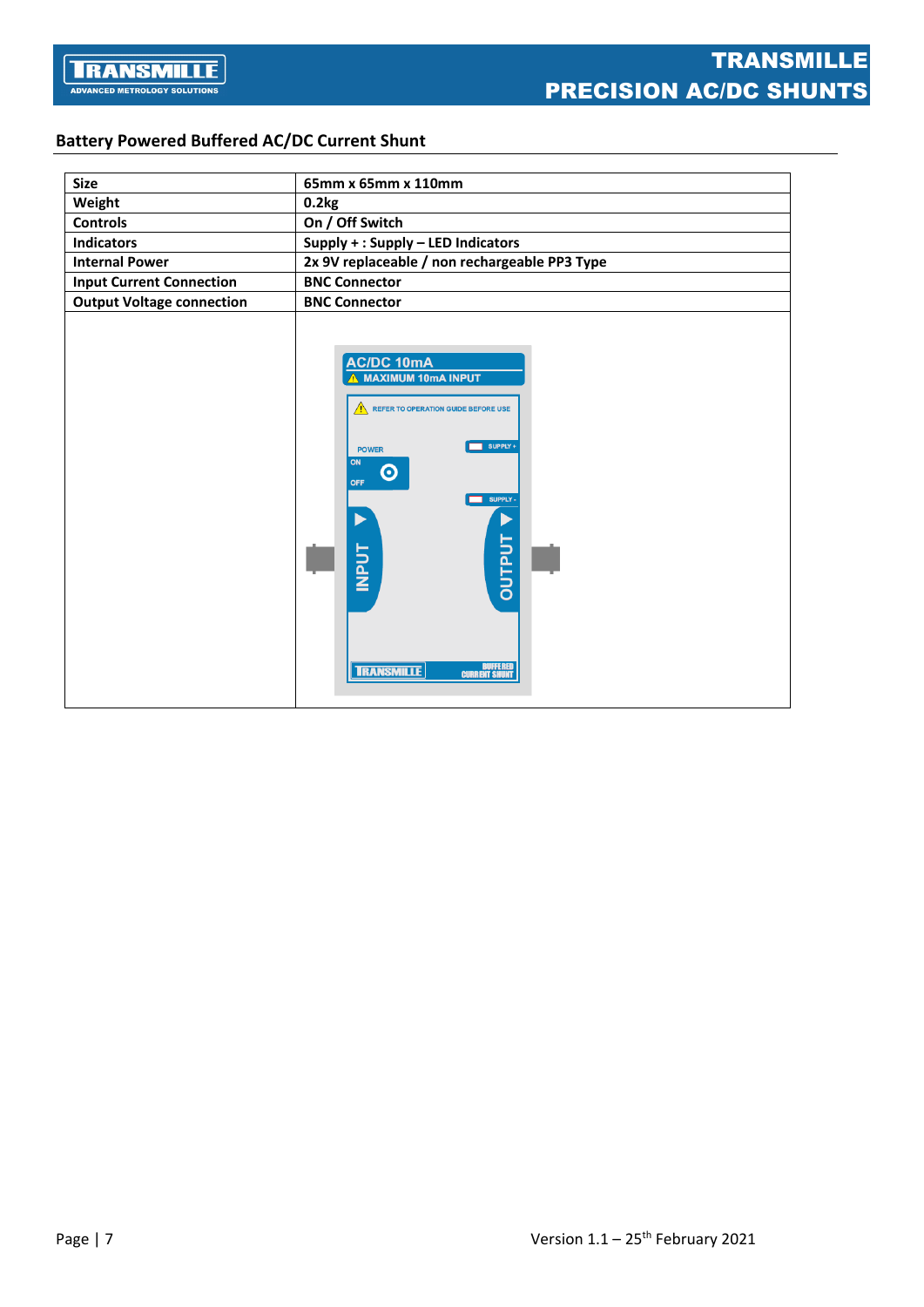



# **Operational Considerations**

- **Avoid exceeding the maximum current rating of a shunt as this may cause tracks on the PCB (printed circuit board) to be damaged**
- **Check casing, PCB and terminals for any signs of damage or missing / broken material before use**
- **Take care not to damage shunts by operating beyond their specifications**
- **Use suitable test leads rated for the measurements being taken.**
- **Do not use test leads with any signs of damage – check test leads if necessary.**
- **High Voltages are NOT generated across the shunt unless excess current applied (even at 100A the voltage developed across the shunt is < 1V RMS**
- **High Current shunts will become warm during use, especially input connectors. Allow shunts to cool before handling**
- **Connects to shunts should be finger tight only. Using tools to tighten BNC, Type N or Type LC connectors could damage the shunt connectors, which are non replaceable.**
- **The shunts contain no user serviceable parts – refer servicing to qualified service personnel.**
- **Only use shunts in dry non-combustible environments**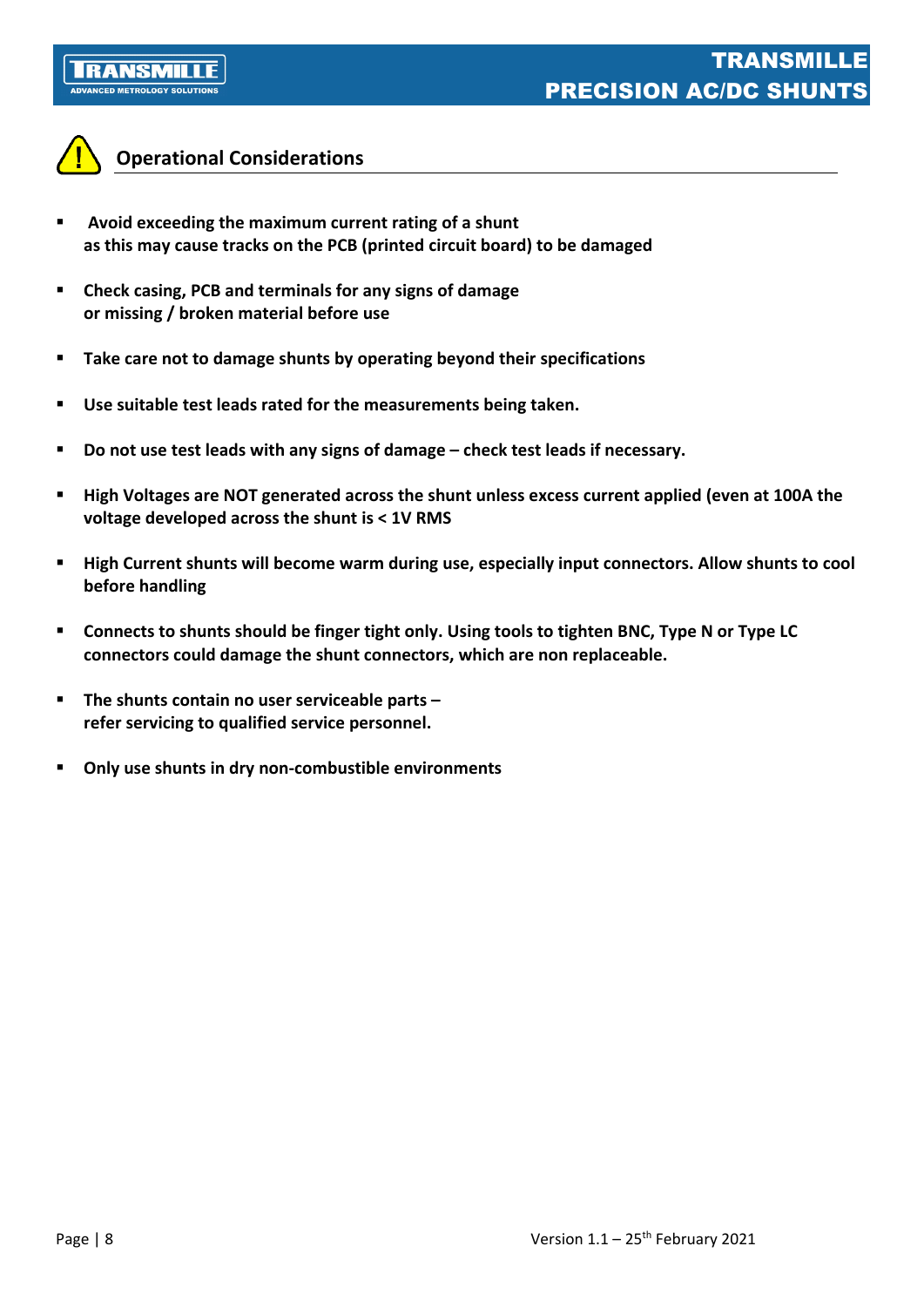# **Operational Overview**



**Warning**

**Ensure all equipment is powered off before connecting shunt to circuit. Always connect the shunt in series with the circuit.**

**Before and during using the precision shunts, refer the specifications and ensure any maximum capabilities are not exceeded at any time.**

## **Current Measurement Overview**

**1: Check the circuit being tested and determine :** 

- **Current in circuit**
- **Frequency of current in circuit**

**2. Select a current shunt suitable for the current level as measured in circuit**

- **3. Remove power from circuit before connecting shunt and connect shunt in circuit ready to use Note : If using a buffered current shunt, ensure it is switched on before use.**
- **4. Energise circuit when connection has been verified and measure voltage output from shunt**
- **5. Use the voltage measurement to calculate current flowing in the circuit.**

#### **Use of Buffered Current Shunts**

The buffered shunts (1mA, 10mA, 20mA and 50mA) contain a buffer circuit to minimise the effects of loading from low impedance measurement devices such as TVC's which draw a lot of current and will affect the effective resistance of the shunt.

For example, the impedance of the 1mA Shunt is 714 Ohms, and the typical impedance of a Multimeter on the 1V AC range is 1 MOhm. A Parallel resistance calculation results in an error of approximately 0.07%, far exceeding both the resistance error of the shunt as well as the AC/DC Difference

To minimise the loading error, the buffer circuit creates a high impedance buffer between the shunt and the measuring device.

To have a wide frequency range and high current drive for driving TVC's, there is an inherent trade off with both the frequency response at higher frequencies as well as the DC offset of the buffer circuit.

When using the buffered current shunts for DC Measurements, the measurement device should be connected with the shunt powered on with no current input connected and the DC Offset nulled out prior to use.

If using a TVC to perform the measurement, both positive and negative polarities should be measured prior to comparing against the unknown AC Current.

As the buffered shunts are active devices unlike the passive shunts, the shunts should be powered up for 10 minutes prior to use to allow the active circuitry to stabilise to operating temperature and minimise any warmup drift.

The charge state of the batteries are indicated by two LED's on the top of the case, and the batteries should be changed when these LED's are not lit.